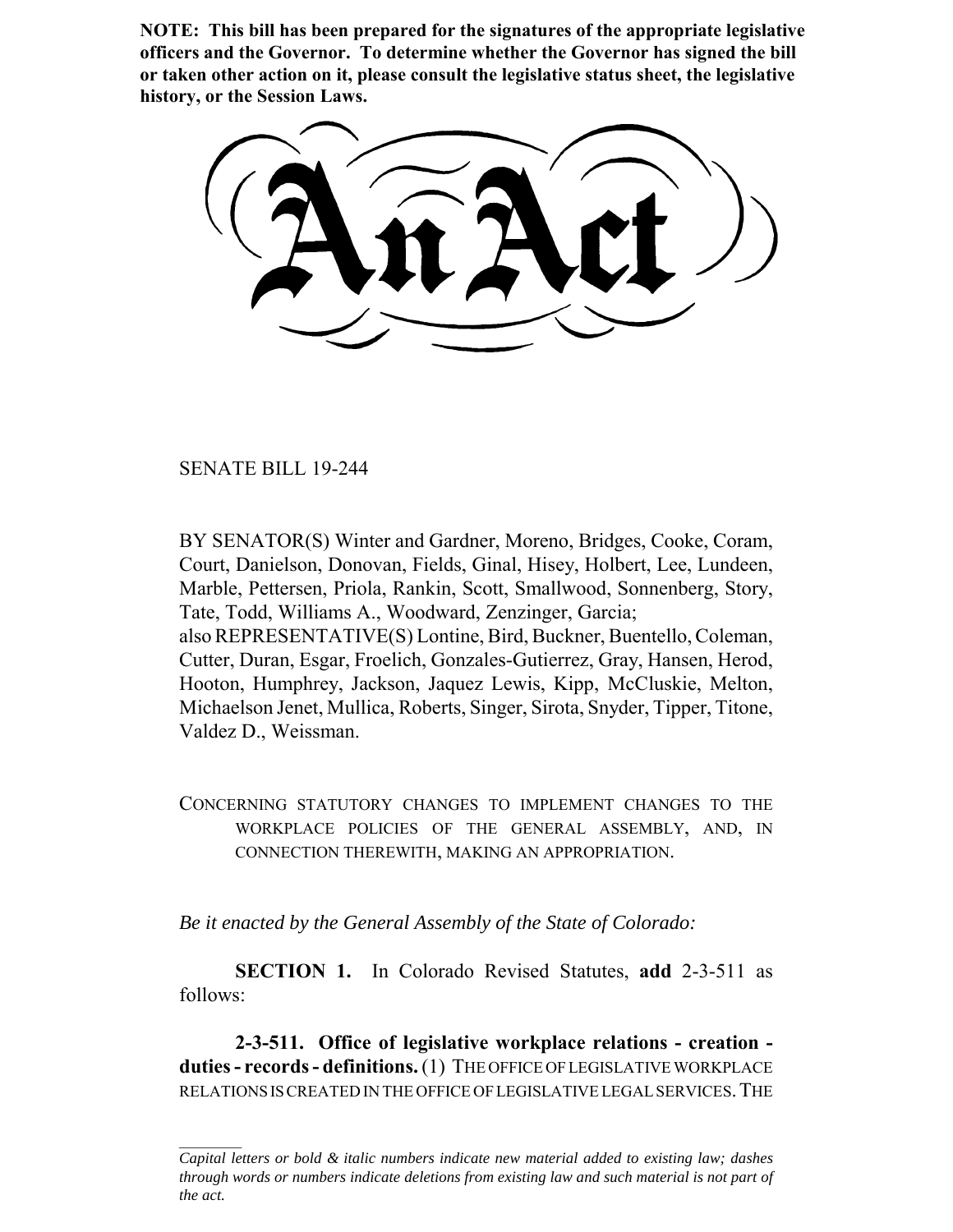HEAD OF THE OFFICE IS THE DIRECTOR OF THE OFFICE OF LEGISLATIVE WORKPLACE RELATIONS. THE DIRECTOR OF THE OFFICE OF LEGISLATIVE LEGAL SERVICES SHALL APPOINT THE DIRECTOR OF THE OFFICE OF LEGISLATIVE WORKPLACE RELATIONS AND MAY APPOINT SUCH ADDITIONAL STAFF AS MAY BE NECESSARY FOR THE EFFICIENT OPERATION OF THE OFFICE, IN ACCORDANCE WITH SECTION 2-3-503 (1).

(2) THE OFFICE OF LEGISLATIVE WORKPLACE RELATIONS SHALL PROVIDE SERVICES TO THE GENERAL ASSEMBLY, ITS MEMBERS AND EMPLOYEES, AND THE LEGISLATIVE STAFF AGENCIES RELATED TO EMPLOYEE RELATIONS; TRAINING; COMPLIANCE; WORKPLACE CULTURE, INCLUDING THE INVESTIGATION OF COMPLAINTS UNDER THE WORKPLACE EXPECTATIONS POLICY; AND WORKPLACE HARASSMENT, INCLUDING THE INVESTIGATION OF COMPLAINTS UNDER THE WORKPLACE HARASSMENT POLICY.

(3) RECORDS CREATED AND MAINTAINED BY THE OFFICE OF LEGISLATIVE WORKPLACE RELATIONS THAT ARE RELATED TO A WORKPLACE HARASSMENT COMPLAINT OR INVESTIGATION, A COMPLAINT UNDER THE WORKPLACE EXPECTATIONS POLICY, OR AN INQUIRY OR REQUEST CONCERNING WORKPLACE HARASSMENT OR CONDUCT, WHETHER OR NOT THE INQUIRY OR REQUEST LEADS TO A FORMAL OR INFORMAL COMPLAINT OR RESOLUTION PROCESS, ARE NOT PUBLIC RECORDS AS DEFINED IN SECTION 24-72-202(6) AND SHALL NOT BE MADE AVAILABLE FOR PUBLIC INSPECTION; EXCEPT THAT, NOTWITHSTANDING THE PROVISIONS OF SECTION 24-72-204  $(3)(a)(X)$ :

(a) THE DIRECTOR OF THE OFFICE OF LEGISLATIVE WORKPLACE RELATIONS SHALL PUBLISH AND MAKE AVAILABLE TO THE PUBLIC AN ANNUAL STATISTICAL REPORT SHOWING THE TOTAL NUMBER OF COMPLAINTS RECEIVED UNDER THE WORKPLACE HARASSMENT POLICY AND THE WORKPLACE EXPECTATIONS POLICY AND THEIR RESOLUTION.THE DIRECTOR SHALL ENSURE THAT THE REPORT DOES NOT CONTAIN INFORMATION THAT WOULD DISCLOSE THE IDENTITY OF A COMPLAINANT, RESPONDENT, OR WITNESS.

(b)  $(I)$  EXCEPT AS PROVIDED IN SUBSECTION  $(3)(b)(II)$  OF THIS SECTION, IF, AFTER AN INVESTIGATION IN ACCORDANCE WITH THE WORKPLACE HARASSMENT POLICY, A WORKPLACE HARASSMENT COMMITTEE OF THE SENATE OR HOUSE OF REPRESENTATIVES FINDS THAT THE FACTS FOUND MORE LIKELY THAN NOT IN THE INVESTIGATION ESTABLISH A

## PAGE 2-SENATE BILL 19-244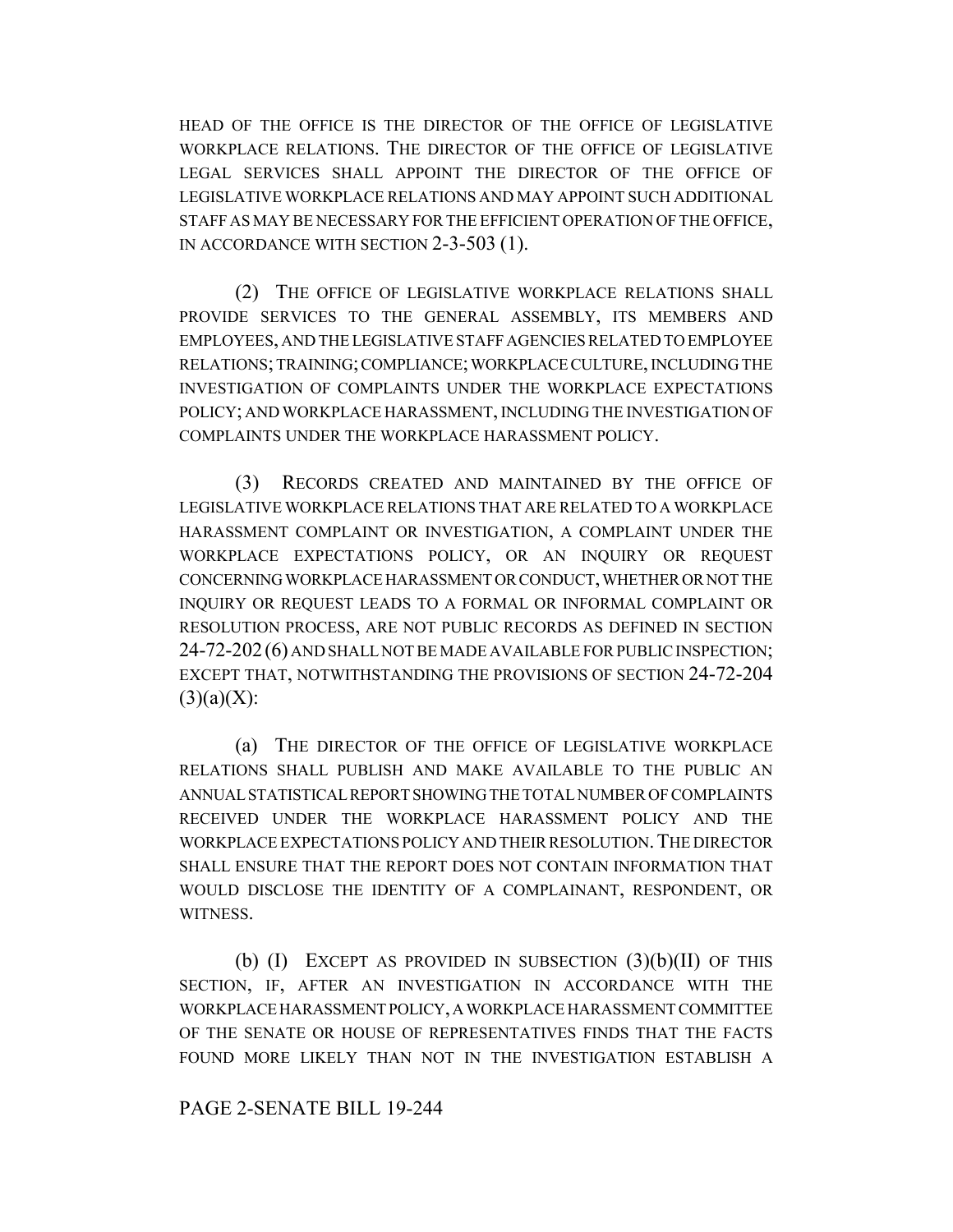VIOLATION OF THE POLICY BY A MEMBER OF THE GENERAL ASSEMBLY, THE DIRECTOR OF THE OFFICE OF LEGISLATIVE WORKPLACE RELATIONS SHALL MAKE AVAILABLE TO THE PUBLIC THE EXECUTIVE SUMMARY OF THE REPORT OF THE INVESTIGATION AND THE NAME OF THE MEMBER. THE DIRECTOR SHALL ENSURE THAT THE EXECUTIVE SUMMARY DOES NOT CONTAIN INFORMATION THAT WOULD DISCLOSE THE IDENTITY OF THE COMPLAINANT OR ANY WITNESS.

(II) THE COMMITTEE MAY DECIDE BY A TWO-THIRDS VOTE TO NOT RELEASE THE EXECUTIVE SUMMARY AS REQUIRED BY SUBSECTION  $(3)(b)(I)$ OF THIS SECTION. THE COMMITTEE SHALL MEET IN EXECUTIVE SESSION TO DETERMINE WHETHER TO RELEASE THE EXECUTIVE SUMMARY OR ANY PORTION THEREOF AND SHALL TAKE INTO CONSIDERATION THE SEVERITY OF THE CONDUCT ALLEGED, ANY PATTERNS OF HARASSING BEHAVIOR BY THE MEMBER, AND THE PUBLIC'S INTEREST IN BEING INFORMED OF THE CONDUCT OF ELECTED OFFICIALS.

(c) RECORDS OF THE EXPENDITURE OF PUBLIC MONEY ON COMPLAINTS, INVESTIGATIONS, OR OTHER FUNCTIONS OF THE OFFICE OF LEGISLATIVE WORKPLACE RELATIONS ARE PUBLIC RECORDS SUBJECT TO INSPECTION IN ACCORDANCE WITH PART 2 OF ARTICLE 72 OF TITLE 24, EXCEPT TO THE EXTENT THAT THEY CONTAIN INFORMATION THAT WOULD DISCLOSE THE DETAILS OF, OR THE IDENTITY OF AN INDIVIDUAL INVOLVED IN, A COMPLAINT, INVESTIGATION, OR INQUIRY OR REQUEST CONCERNING WORKPLACE HARASSMENT OR CONDUCT.

(4) THE OFFICE OF LEGISLATIVE WORKPLACE RELATIONS SHALL BE PROVIDED WITH SUITABLE OFFICE SPACE IN THE STATE CAPITOL OR IN A NEARBY BUILDING.THE OFFICE SPACE MUST BE SITUATED SO AS TO PROVIDE CONFIDENTIALITY AND CONVENIENT ACCESS FOR INDIVIDUALS COVERED BY THE WORKPLACE HARASSMENT POLICY AND THE WORKPLACE EXPECTATIONS POLICY.

(5) AS USED IN THIS SECTION, UNLESS THE CONTEXT OTHERWISE REQUIRES:

(a) "WORKPLACE EXPECTATIONS POLICY" MEANS THE WORKPLACE EXPECTATIONS POLICY ADOPTED BY THE EXECUTIVE COMMITTEE OF THE LEGISLATIVE COUNCIL PURSUANT TO THE JOINT RULES.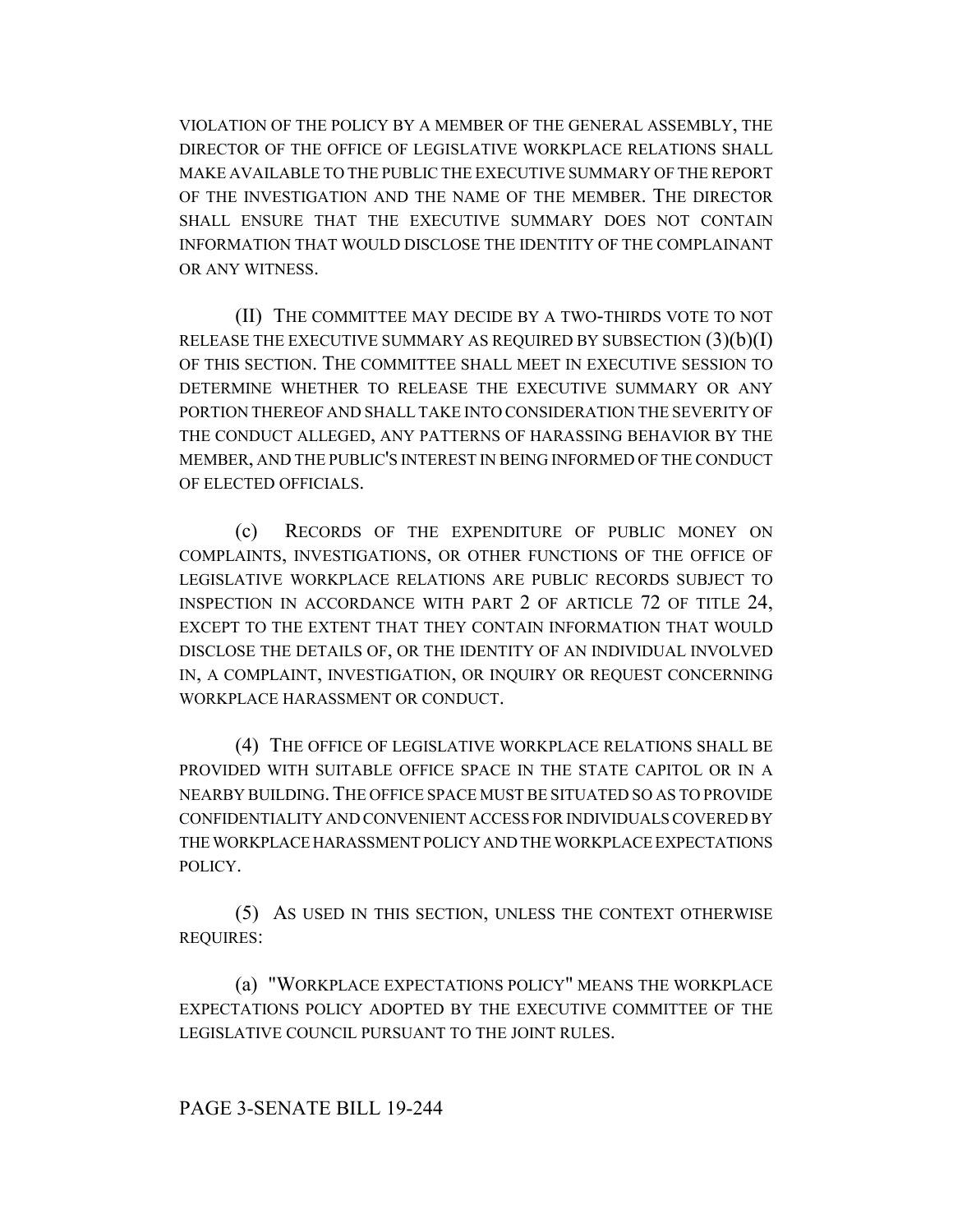(b) "WORKPLACE HARASSMENT POLICY" MEANS THE WORKPLACE HARASSMENT POLICY ADOPTED BY THE EXECUTIVE COMMITTEE OF THE LEGISLATIVE COUNCIL PURSUANT TO THE JOINT RULES.

**SECTION 2.** In Colorado Revised Statutes, 24-6-402, **amend** (3)(a) introductory portion and  $(3)(a)(III)$  as follows:

**24-6-402. Meetings - open to public - definitions.** (3) (a) The members of a state public body subject to this part 4, upon the announcement by the state public body to the public of the topic for discussion in the executive session, including specific citation to the provision of this subsection (3) authorizing the body to meet in an executive session and identification of the particular matter to be discussed in as much detail as possible without compromising the purpose for which the executive session is authorized, and the affirmative vote of two-thirds of the entire membership of the body after such announcement, may hold an executive session only at a regular or special meeting and for the sole purpose of considering any of the matters enumerated in paragraph (b) of this subsection  $(3)$  SUBSECTION  $(3)(b)$  OF THIS SECTION or the following matters; except that no adoption of any proposed policy, position, resolution, rule, regulation, or formal action, except the review, approval, and amendment of the minutes of an executive session recorded pursuant to subparagraph  $(I)$  of paragraph  $(d.5)$  of subsection  $(2)$  SUBSECTION  $(2)(d.5)(I)$  of this section, shall occur at any executive session that is not open to the public:

(III) Matters required to be kept confidential by federal law or rules, state statutes, or in accordance with the requirements of any joint rule of the senate and the house of representatives pertaining to lobbying practices OR WORKPLACE HARASSMENT OR WORKPLACE EXPECTATIONS POLICIES;

**SECTION 3.** In Colorado Revised Statutes, 24-72-204, **add**  $(3)(a)(X.5)$  as follows:

**24-72-204. Allowance or denial of inspection - grounds procedure - appeal - definitions - repeal.** (3) (a) The custodian shall deny the right of inspection of the following records, unless otherwise provided by law; except that any of the following records, other than letters of reference concerning employment, licensing, or issuance of permits, shall be available to the person in interest pursuant to this subsection (3):

PAGE 4-SENATE BILL 19-244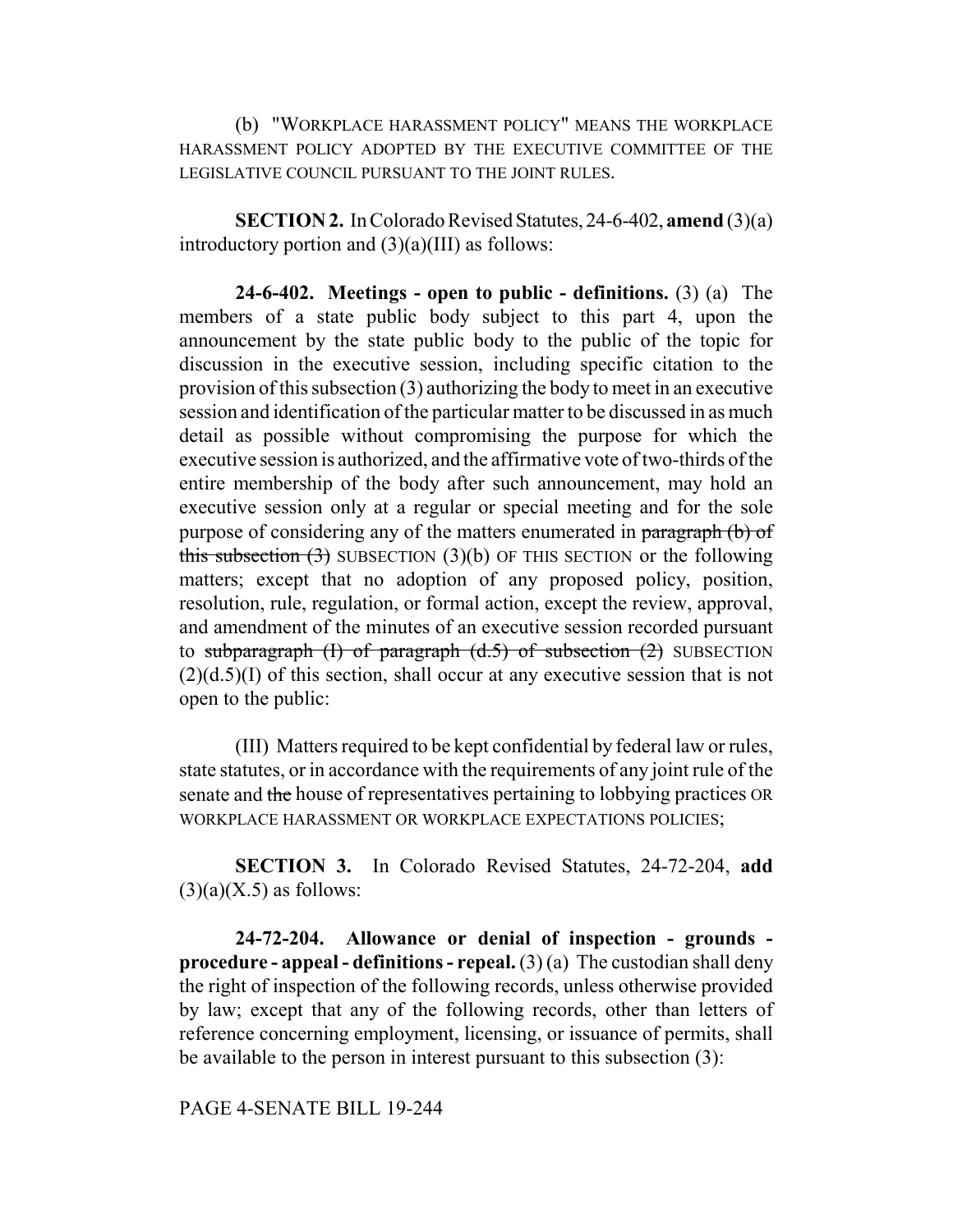(X.5) RECORDS CREATED, MAINTAINED, OR PROVIDED TO A CUSTODIAN BY THE OFFICE OF LEGISLATIVE WORKPLACE RELATIONS CREATED IN SECTION 2-3-511 THAT ARE RELATED TO A WORKPLACE HARASSMENT COMPLAINT OR INVESTIGATION, A COMPLAINT UNDER THE WORKPLACE EXPECTATIONS POLICY, OR AN INQUIRY OR REQUEST CONCERNING WORKPLACE HARASSMENT OR CONDUCT, WHETHER OR NOT THE RECORDS ARE PART OF A FORMAL OR INFORMAL COMPLAINT OR RESOLUTION PROCESS.

**SECTION 4.** In Colorado Revised Statutes, 24-72-202, **amend** (4.5) as follows:

**24-72-202. Definitions.** As used in this part 2, unless the context otherwise requires:

(4.5) "Personnel files" means and includes home addresses, telephone numbers, financial information, and A DISCLOSURE OF AN INTIMATE RELATIONSHIP FILED IN ACCORDANCE WITH THE POLICIES OF THE GENERAL ASSEMBLY, other information maintained because of the employer-employee relationship, and other documents specifically exempt from disclosure under this part 2 or any other provision of law. "Personnel files" does not include applications of past or current employees, employment agreements, any amount paid or benefit provided incident to termination of employment, performance ratings, final sabbatical reports required under section 23-5-123, C.R.S., or any compensation, including expense allowances and benefits, paid to employees by the state, its agencies, institutions, or political subdivisions.

**SECTION 5. Appropriation.** For the 2019-20 state fiscal year, \$221,925 is appropriated to the legislative department for use by the committee on legal services. This appropriation is from the general fund and is based on an assumption that the committee on legal services will require an additional 1.8 FTE. To implement this act, the committee on legal services may use this appropriation for the office of legislative workplace relations.

**SECTION 6. Safety clause.** The general assembly hereby finds,